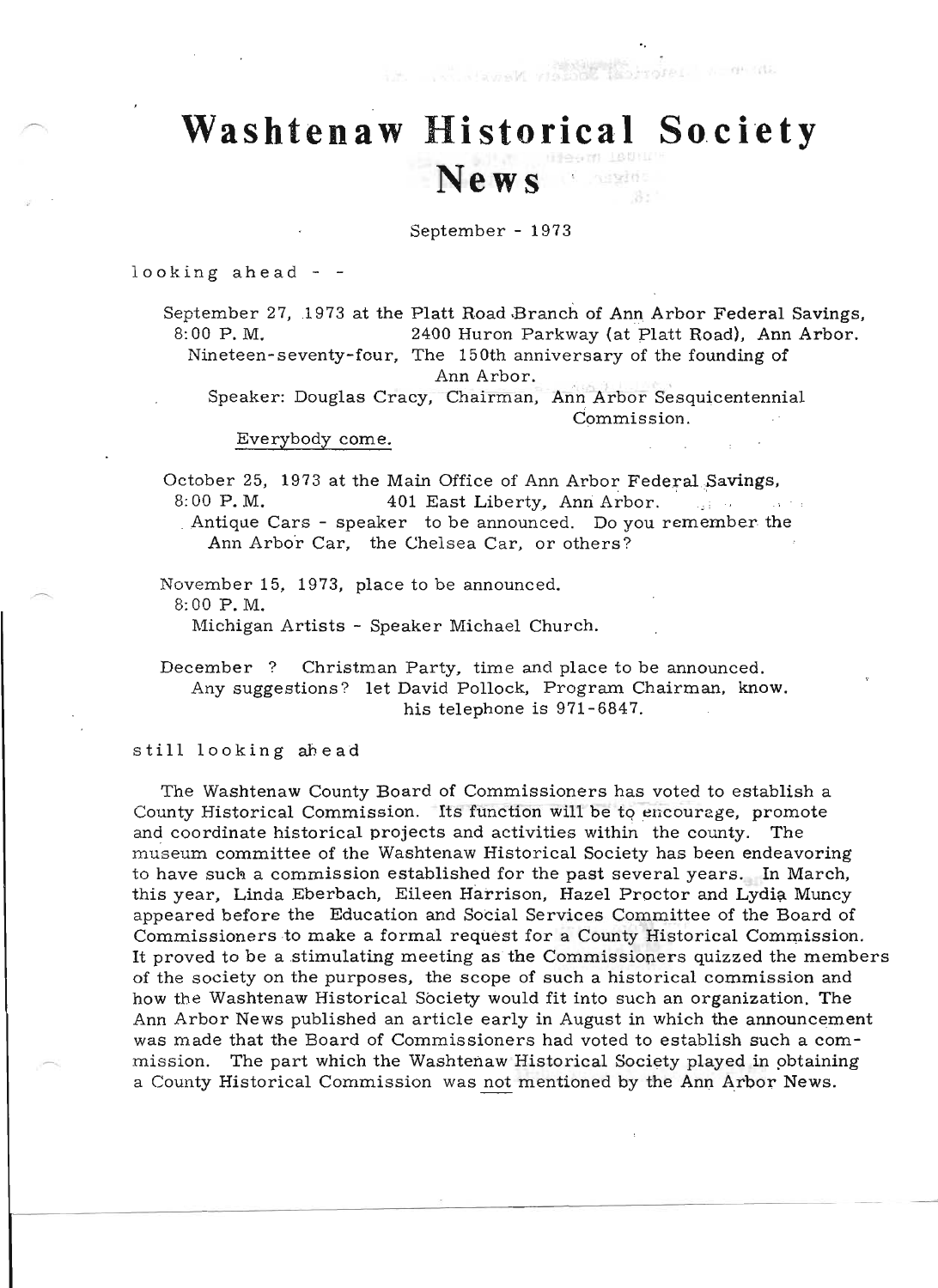Washtenaw Historical Society Newsletter, September, '1973.

The 99th annual meeting of the Historical Society of Michigan will be held at Niles, Michigan, October 19 and 20, 1973. For information, telephone 769-1828.

rsid neto

## and still further ahead

 $\Delta$   $\sim$   $\sim$   $\sim$   $\sim$ 

looking still further ahead

A number of communities in Washtenaw County and adjoining counties have celebrated or are about to celebrate one hundred fifty years since they were settled. Interest in and attention to these celebrations may tend to conceal the two-hundredth anniversary of the United States of America, 1976.

A Bi-centennial Commission was established by the Federal Government in 1966. The Commission announced three themes for the celebration: Heritage '76, Festival USA and Horizons ' 76. The three theme areas relate to past, present and the future.

le sofilO miniM officia The National Commission has proved to have been very cumbersome and has had difficulty developing an imaginative program, according to Howard Lancour, Executive Director of the Michigan BiCentennial Commission. A bill has been past by the Congressional House of Representatives and is now before the Senate to reorganize the U.S. BiCentenial Commission. The number of Commissioners will be reduced from 50 to 25. It is hoped that this reorganization will afford more direction at the national level. A major obstacle to action by the National Commission is that the measure before the Congress does not provide adequate funding for the commemoration.

**CASSION** 

WA Michigan BiCentennia? Commission was organized a year ago. This commission has funded two guide books. One is a Bicentennial Guide to the writing of Local History. The other is a Guide to Historical Preservation.

The Michigan Commission has adopted two state-wide themes: Transportation and (2) Government. The latter theme is to consider the adequacy of the present form of government to the conditions of the 20th century which did not exist in 1776.

The Michigan Commission has also provided funds for the publication of an Atlas of Maps of the American Revolution. The Atlas is to be published by Clements Library from original manuscript maps which are in the possession of the library. There are 60 maps of which 15 are in color. Each map will be accompanied by descriptive material on the facing page.

**Constructs** 

03.0611

 $F_{\text{HJ}}$ mystery person - if you guessed the mystery person described in the last news-letter as Lela Duff - you were right. Several people have asked why she was called Miss Forest. Foresters refer to the covering on the forest floor, leaves, twigs, etc., as duff. Our dictionary gives the same meaning. It seemed to us that "Miss Forest" would be a clue rather than an additional Look for another "mystery person" next month. Have you suggestions? mystery. Why not write one, yourself, and send it to the secretary of the society?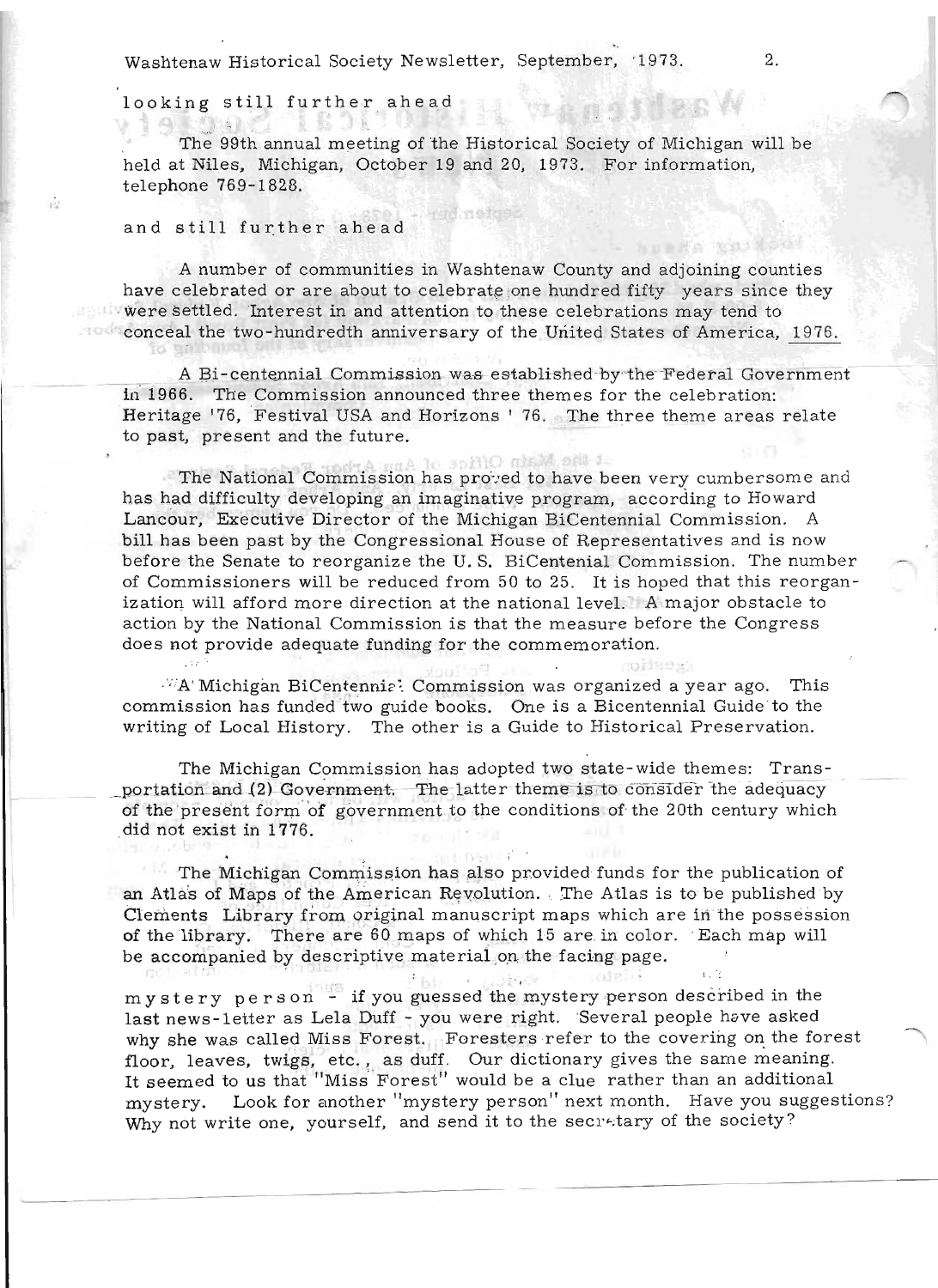Washtenaw Historical Society Newsletter, September, 1973. 3.

ence the controller is the south of the south of the south of the south of the south of the south of the south  $\alpha$ 

Do your interests run specifically to family history? It is fun, it is instructive. You might like to identify and 'record inscriptions on grave markers or

You might like to identify and record inscriptions on grave markers or<br>county. Or, it might monuments of previously unresearched cemeteries in the county. Or, it might be interesting to classify and to file birth notices, marriage notices or obituaries of persons who have been residents of the county. Or, your field might be tracing the occupations and migrations of families who came to Washtenaw. or, even, to find out who your anonators were, where they came to washing why. Or, even, to find out who your ancestors were, where they came from, why they moved, why they settled where they did and what influenced their choices of occupations. There are several such ongoing projects. Mrs. Harold Sias (occupations. There are several such ongoing projects. Mrs. Harold Sta.) nargaret) has done research in cemeteries and eisewhere and has traced<br>number of Weshtenaw families. She is also interested in country steres a number of Washtenaw families. She is also interested in country stores which are still in operation. Mrs. Margaret Lambert has been recording obituaries from early papers in the county. Mrs. Joseph McAllister (Norma) of Dexter has a project of cemetery searches in addition to other interests. She has introduced some young people of Dexter to the art of "rubbings" in order to learn cemetary inscriptions which otherwise are not legibJe. An interesting article on the subject of rubbings appeared in the Tri-State Trader of August 4. (Published weekly at Knightstown, Indiana). Harold Jones of Chelsea and Ralph whished weekly at Knightstown, Indiana). Harold Jones of Chelsea and Kaiphidincy of Ann Arbor are others who find such activities instruction.<br>...Ils beneficial

If you want to join a group interested in such activities, let us hear from you. Where would you like to meet? On what day and hour of the week? How ou. where would you like to meet? On what day and hour of the week? How the would you like to know uen e what a<br>see about?

an unheralded researcher

His daughters eall him a "cool Ghoul", but many historians and genealogists think of him as a benevolent benefactor. Because of his wife's interest in her ancestors, Harold Jones started a search for his own forebears, hoping to unearth some scalawag with a juicy past - to paraphrase his words. Instead, he has deposited in the Chelsea Library a file of 3800 cards each bearing a cemetery record or, often, an obituary.

To date, he h<sub>is</sub> copied the inscriptions from the cemeteries in four townships, Sylvan, Freedom, Sharon and Lima. The Oak Grove Cemetery in whships, Sylvan, Freedom, Sharon and Lima. The Oak Grove Cemetery in<br>helsee here, 2800 inscriptions. Here, Mr. Jones worked with one other person. helsea has 2800 inscriptions. Here, Mr. Jones worked with one other person.<br>heels has been published of this undertaking. It is indeed a useful publication. A book has been published of this undertaking. It is indeed a useful publication.<br>There is a map in the front. Names are arranged both alphabetically and by location in the cemetery. The card index in the Chelsea Library has been "xeroxed" and placed in the State Library.